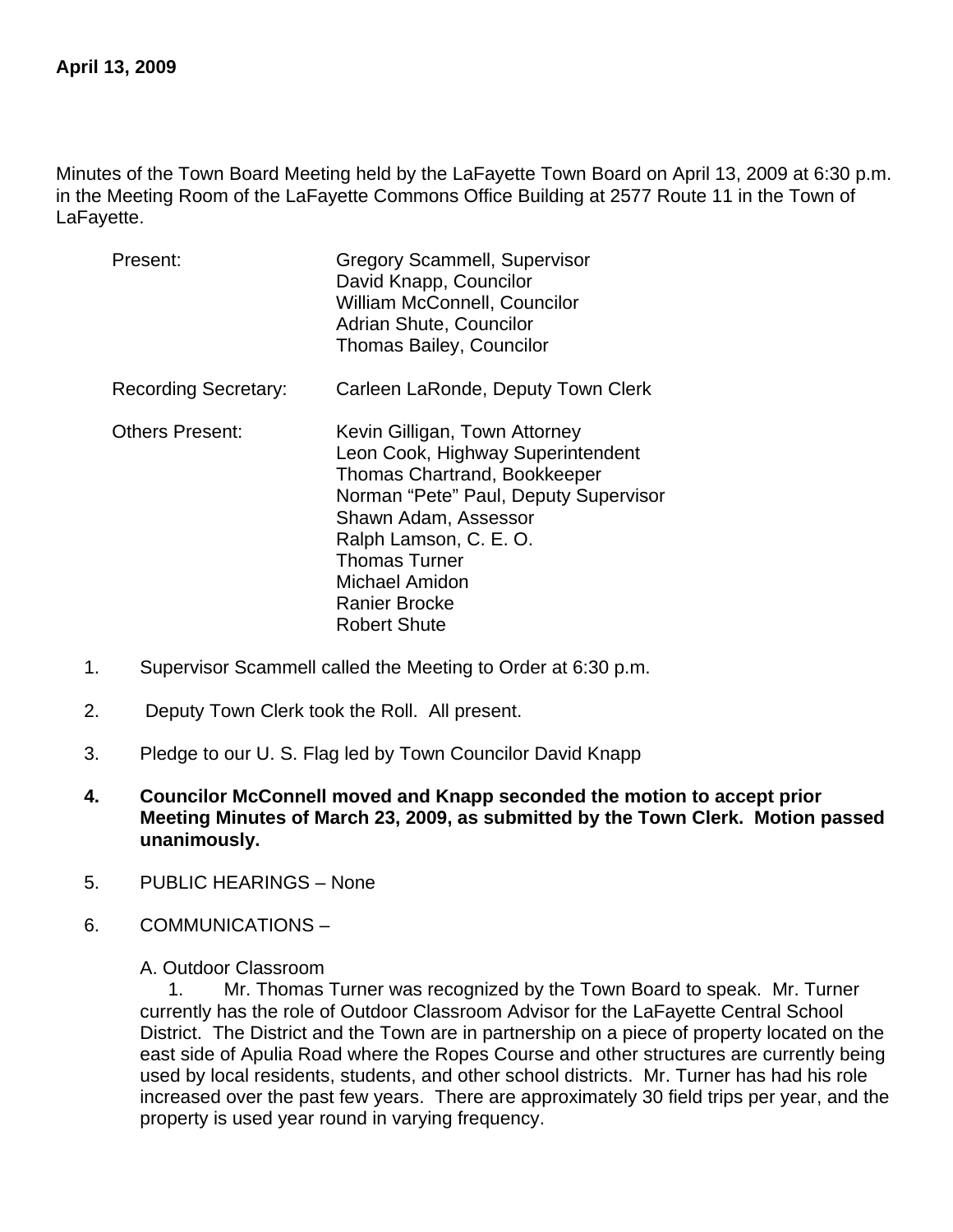The LCSD has cut the funding of the position of Outdoor Classroom Advisor, a position which Mr. Turner has held since 2000. He will no longer be the advisor. Councilor Knapp asked if he would continue in the position till the end of the school year and Mr. Turner said he would continue till then.

Mr. Turner explained that someone should continue to maintain the facility. There are two buildings, a pavilion, picnic tables, shed, compost toilet and trails. The Ropes Course has use of a building for their equipment and is secure. There has only been one incident in the late 90's where there was an attempted break-in.

Councilor Knapp asked how many hours it would be to continue upkeep on the property. Mr. Turner that approximately 20-40 hours, which would include seasonal maintenance such as brush hogging, clearing trails, etc. He has key to the shed, but not the other buildings.

Councilor McConnell asked if there was help from the Ropes Course people. Do they share responsibility? Mr. Turner said yes, with the mulching, and the YCIP group helped with the trails. The Town has also helped, which has varied over the course of time.

Councilor McConnell also asked if Mr. Turner had any recommendations. Mr. Turner hoped that the Town could continue maintaining the facilities, trails or the Ropes Course couldn't continue.

Supervisor Scammell asked what needs to be done. Mr. Turner said there needs to be spring and fall cleanups, along with using a chainsaw and weedwacker for the trails. Trees need to be cleaned up. Maybe 2-3 people could do it.

Supervisor Scammell also asked about the base on the trails. Mr. Turner said that it's in pretty good shape, and that the first 500 feet is stone. Mr. Turner also said that the pallets are there with Councilor McConnell's help.

Mr. Turner thought that he would probably hold the position 2-3 more years, but has now been forced to retire.

Councilor Bailey asked about the use by other nearby school districts for manpower. Mr. Turner said lots of schools use the Ropes Course.

Councilor McConnell asked Mr. Turner about the cost of maintaining the property. Mr. Turner said it would be a tough call, but would need the right person and equipment.

Supervisor Scammell asked if there were any questions or comments from the audience and then thanked Mr. Turner. Mr. Turner said the people for the Ropes Course have a vested interest. The Board will have to discuss this item. Councilor Bailey also said the Ropes Course has been revamped and is going forward.

2. Next, Supervisor Scammell recognized Michael Amidon.

Mr. Amidon said that he was here to deny the offer of the grant. He asked the bank about a loan but without a septic, no. Maybe, down the road and with sewers, but at this time, he would have to say no to the grant. Mr. Amidon thanked the Board for the offer. Councilor McConnell also thanked Mr. Amidon for his consideration.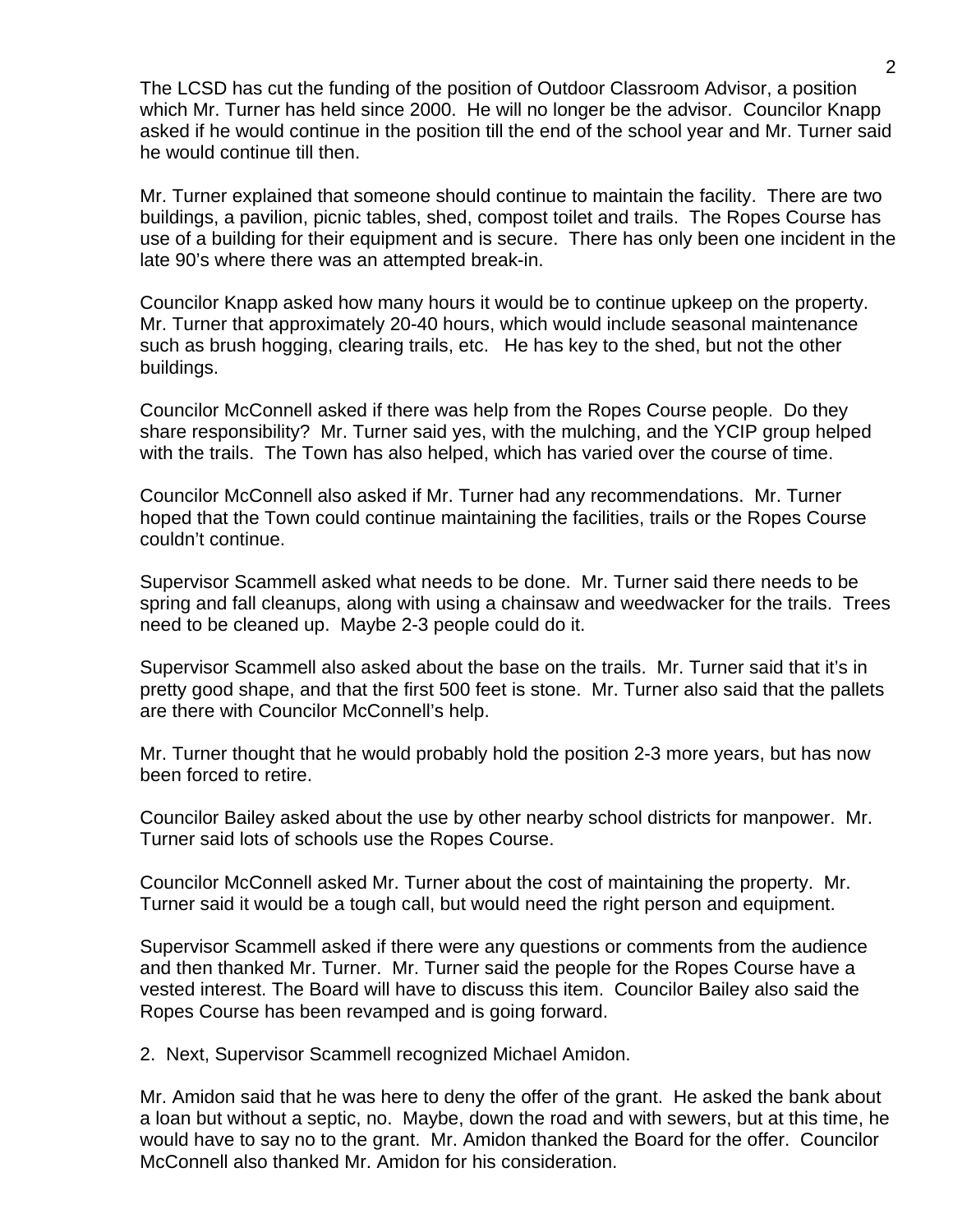Mr. Amidon has worked a little on his building working in the back, putting on gutters.

Supervisor Scammell asked if there were any questions or comments from the audience.

B. LaFayette After the Prom Party (Coordinator Mary Pat Grzymala, Event Coordinator

# **Councilor Knapp moved and Councilor McConnell seconded a motion to support the LaFayette After Prom Party with an amount not to exceed \$250. Motion passed unanimously.**

C. Onondaga County Health Department violations

Councilor Knapp reported that the notice was posted in proper areas for ten days to show that violation was corrected. Testing is difficult to comply with, but is being done.

- D. Brown and Brown Insurance Renewal
- E. Invitation of LaFayette Fire Department Budget Discussion
- F. NYS Governor Patterson Earned Income Tax Credit
- G. Eastern Copier Proposal Invite Mr. Cavalier to chat. Two copiers, 5-6 years old.
- H. VFW Post No. 1955 Memorial Day Parade Do the same as in the past buy flags?

# **Councilor Knapp moved and Councilor Bailey seconded to support/purchase flags for the VFW for the Memorial Day Parade. Motion passed unanimously.**

- I. Onondaga County Department of Health: Tobacco Free
- J. Other

#### 7. SPECIAL REPORTS

Councilor McConnell introduced Mr. Ryan Fisher of Fisher Civil Engineering PLLC. Mr. Steve Giarusso, an Associate, was ill and unable to attend this meeting. Informational handouts were distributed.

Councilor McConnell visited Minoa wetlands and described what he observed. He stated he was impressed with the volume of grey water and not being able to see it. Mr. Fisher talked about the Vienna feasibility study, a good fit for a small community.

Mr. Fisher explained the system, with questions coming from the Councilors, discussing area needed, construction, and water never being exposed. There are two types of wetlands but the submerged wetlands are better. The area needed depends on the gallons per day. Three lagoons probably would be needed, even bring in the school. Identifying users is first.

Councilor McConnell asked if the LaFayette High School could also be included. Mr. Fisher suggested giving information to the school. He said there is enough space. Fixed film treatment is much better for schools with high daily loadings. It might work for the school. Councilor McConnell will take information to the school district.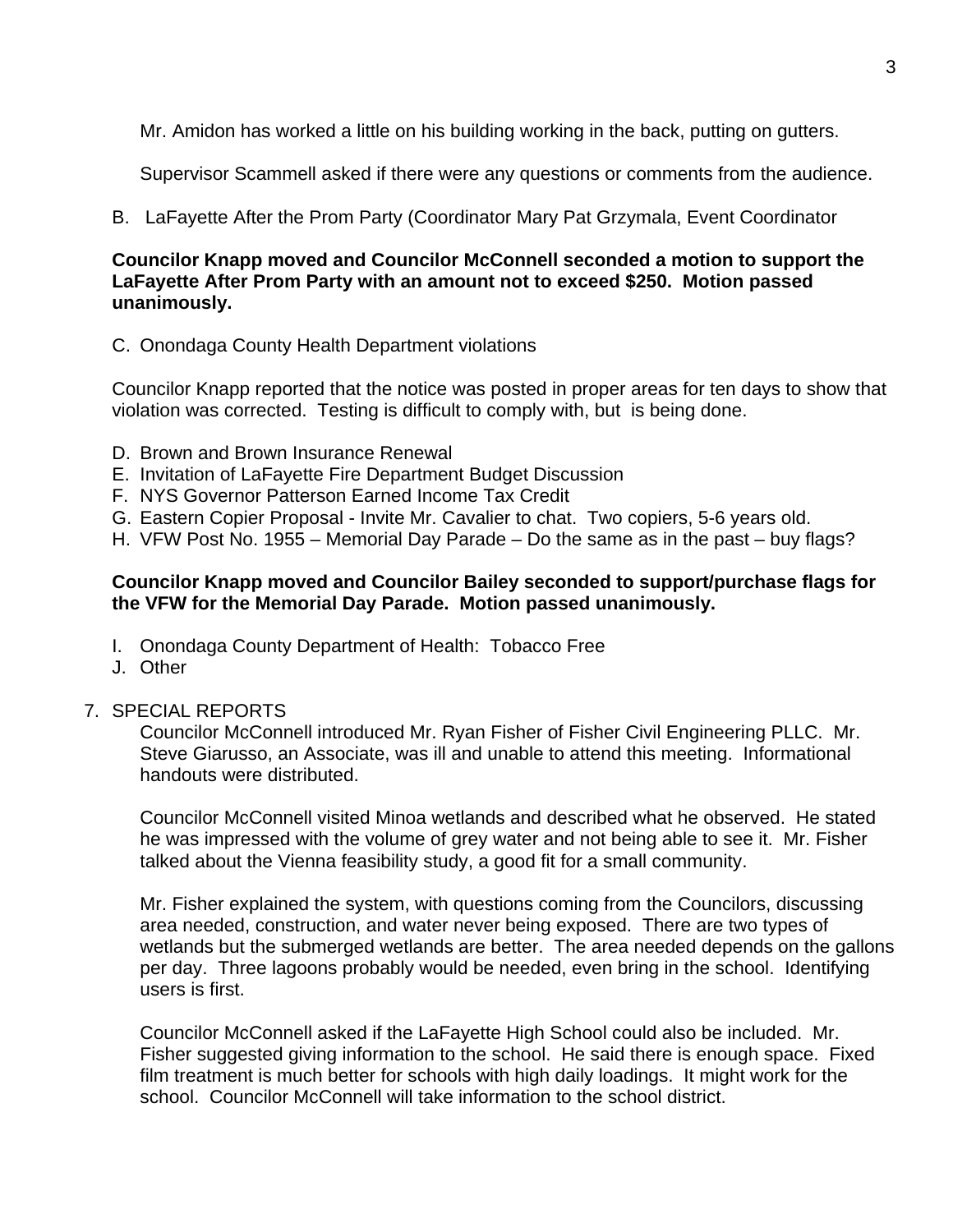A question about saturation was asked, and Mr. Fisher said the system is pretty good. You need to have a good system to begin with. Councilor Shute asked about 3 acre area and running downhill to it; is gravity better? Mr. Fisher said small pumps for homes.

Councilor Shute also asked about assessment – how badly is it needed. Mr. Fisher answered that the four corners and old hotel with property only feet away, there is no place for a septic system and leach field.

Further discussion continued on types of soil, specifically clay and daily maintenance. Councilor McConnell stated that grant funding deadline is May 29. Green activity fits in with uses of grant.

Resident Michael Amidon spoke that he visited the site and also agreed that it was a really quality system. No smell, and could walk on it without getting his feet wet.

Resident Ranier Brocke warned of chlorine and discharging. He was amazed at what could be done with distribution, aeration, and comes out clear. After listening to what has been said, he agrees that it may be a good solution for our town.

Supervisor Scammell stated that he would like to check it out. He asked for any questions or comments from the audience. Councilor McConnell thanked Mr. Fisher and his associate Mr. Giarusso.

Councilor Shute reported the Chamber of Commerce went very well. He will do a piece for the Town paper and has pictures.

Councilor Bailey reported that Charles Gabriel is no longer Project Coordinator.

Councilor Knapp discussed AED's. The money's out there and that the Optimist Club may purchase.

Mr. Chartrand checked the year's past support monies for the VFW. It was \$250.

### **Councilor Knapp moved and Councilor McConnell seconded to amend the motion to support the VFW and purchase flags for the Memorial Day Parade to include an amount not to exceed \$250. Motion passed unanimously.**

The Board discussed the flower boxes. Mr. Brocke said that he and Knowlton Foote will rebuild the boxes. Mr. Brocke stated that there are 28 boxes. ESF originally designed. He could do more simply. If Town could come up with a grant and coordinate with the school group YCIP, it would need to be done early for students to complete.

Councilor McConnell stated that there was no grant. Contact Dan McConnell, YCIP Coordinator. He can fill you in it. Mr. Brocke asked who would write a grant, and it was decided that the school had done it. Highway Superintendent and crew are the people who maintain the boxes. They are stored at the Apple Festival property.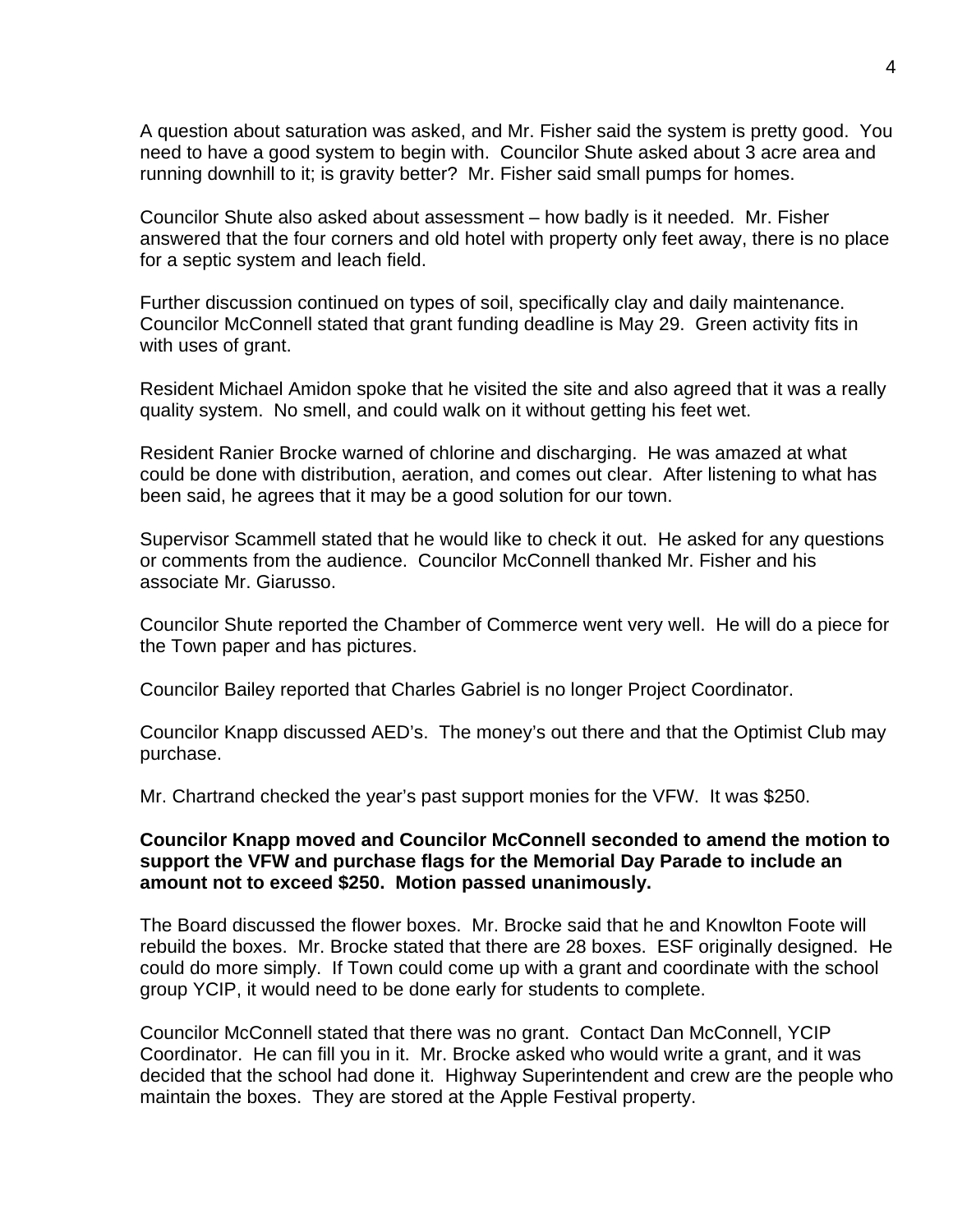### 8. REPORTS

- A. Departmental  $(4^{th}$  Monday)
	- 1. Assessors Marshall Taylor and Shawn Adam and vacant.
		- Cold War Veteran's Exemptions Impact estimate.
	- 2 Building & Zoning Code Enforcement Cleanup still on for April 24-25th
	- 3. Dog Control.
	- 4. Highway Superintendent Leon Cook

 Highway Superintendent Cook asked the Board for permission to get Highway Department employees their safety shoes. The Town has been using Lehigh Safety Shoes. They have become very expensive. He asked if the employees themselves purchase their own at a local store such as Wal-Mart or Men & Boys, they could then turn in their individual receipts. Mr. Cook would approve. Board said it was OK, as long as the employees used a sales exempt certificate. Mr. Cook said he can provide. Councilor Knapp said he wanted to be sure the shoes met all safety standards needed. The requirement for the shoes is steel toes.

- 5. Justice Court
- 6. Library Director Scott Kushner
- 7. Recreation Director Regina Reinschmidt
- 8. Ropes course Sandy Smith
- 9. Tax Collector Mary Doster
- 10. Town Clerk Mary Jo Kelly
	- Monthly Report March 2009 – A written report was submitted
- 11. Town Supervisor Greg Scammell
- B. COMMITTEE  $(2^{ND}$  Monday)
	- 1. Agriculture (Dave Knapp and Mary Jo Kelly)
	- 2. Communications and Technology (Mike Forte, Pat Keefe, Mary Jo Kelly, Marshall Taylor & Greg Scammell)
		- a. New Town Web Site functional requirements in process, new email addresses, conversion and file transfers.
		- b. Senior Web Site being designed by S. U. student Gail Burleigh
	- 3. Economic Development (Bill McConnell and Greg Scammell)
	- 4. Emergency Response (Tom Bailey, Bill McConnell & "Pete" Paul) a. Onondaga County Department of Communication – OCICS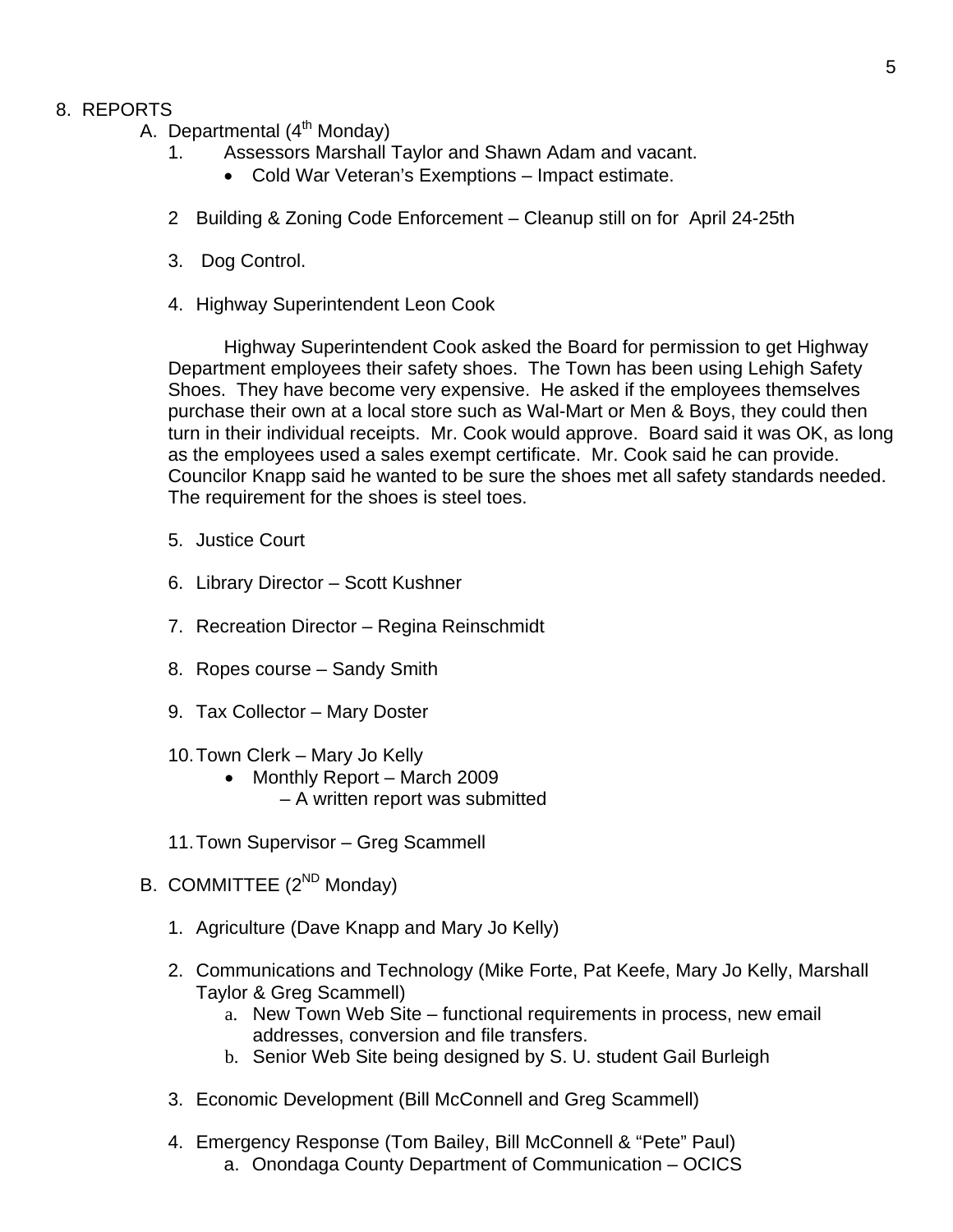- b. Mass shelter response
- c. Multi-Jurisdictional Hazard Mitigation Plan
- 5. Employee Policies and Benefits (Mary Jo Kelly, Adrian Shute and Mary Doster)
- 6. Environmental and Conversation Advisory Board (Rainer Brocke, Barb Ferro, Knowlton Foote, Eileen Gilligan, Nancy Mueller and Mark Distler)
	- a. LaFayette Hotel
	- b. Replace planters at hamlet four corners (RB & LC)
- 7. Highway ("Pete" Paul, Leon Cook, David Knapp, Sumner Palmer and John Greeley)
- 8. Insurance (Adrian Shute and Bill McConnell)
	- ISO/PPC rating for LFD
- 9. Physical Plant (Herb Salladin, David Knapp, Bill McConnell)

a. Next heat pump replacement and programmable thermostats Councilor Knapp reported that the pump has been replaced and is all set. Had them look at the water situation. May have been unit that was replaced. If it happens again, we'll have them come out and look again. Also got a quote from Upstate Thermal Control. It is under \$700. Under Town policy, there is no need to get bids. Can get started.

# **Motion was made by Councilor Knapp, seconded by Councilor Bailey to install programmable thermostats for an amount not to exceed \$1000. Motion passed unanimously.**

- b. Fire and smoke alarms in Town Office ( $1<sup>st</sup>$  and  $2<sup>nd</sup>$  floor) and Community Center – Code requirements (Rick Storrier/DK)
- c. Town Offices loose clapboards estimate needed (DK)
- d. Community Center basement flooding masonry pointing, window blocking, backfilling and trenching
- e. Community Center fencing

Councilor Shute said he looked at it this week Replace front steps. A lot of fencing could be saved Told him to go ahead and do that. He'll get lumber. Try for \$200 approximate cost. Willing to do it at \$10/hour rate.

- f. Commons water supply violation correction & OCHD contact (DK)
- g. Commons water testing and notice
- h. Deputy
- i. Community Center phone jack and wall extension for Regina
- j. Copier proposal from Eastern Copier costs and evaluation
- k. Park Ranger startup date
- 10. Recreation and Youth (Dave Knapp, Adrian Shute and Regina Reinschmidt)
	- a. Marion Bailey Park
	- a. Short Term
		- Park signs "Children Playing" 76% (location needed)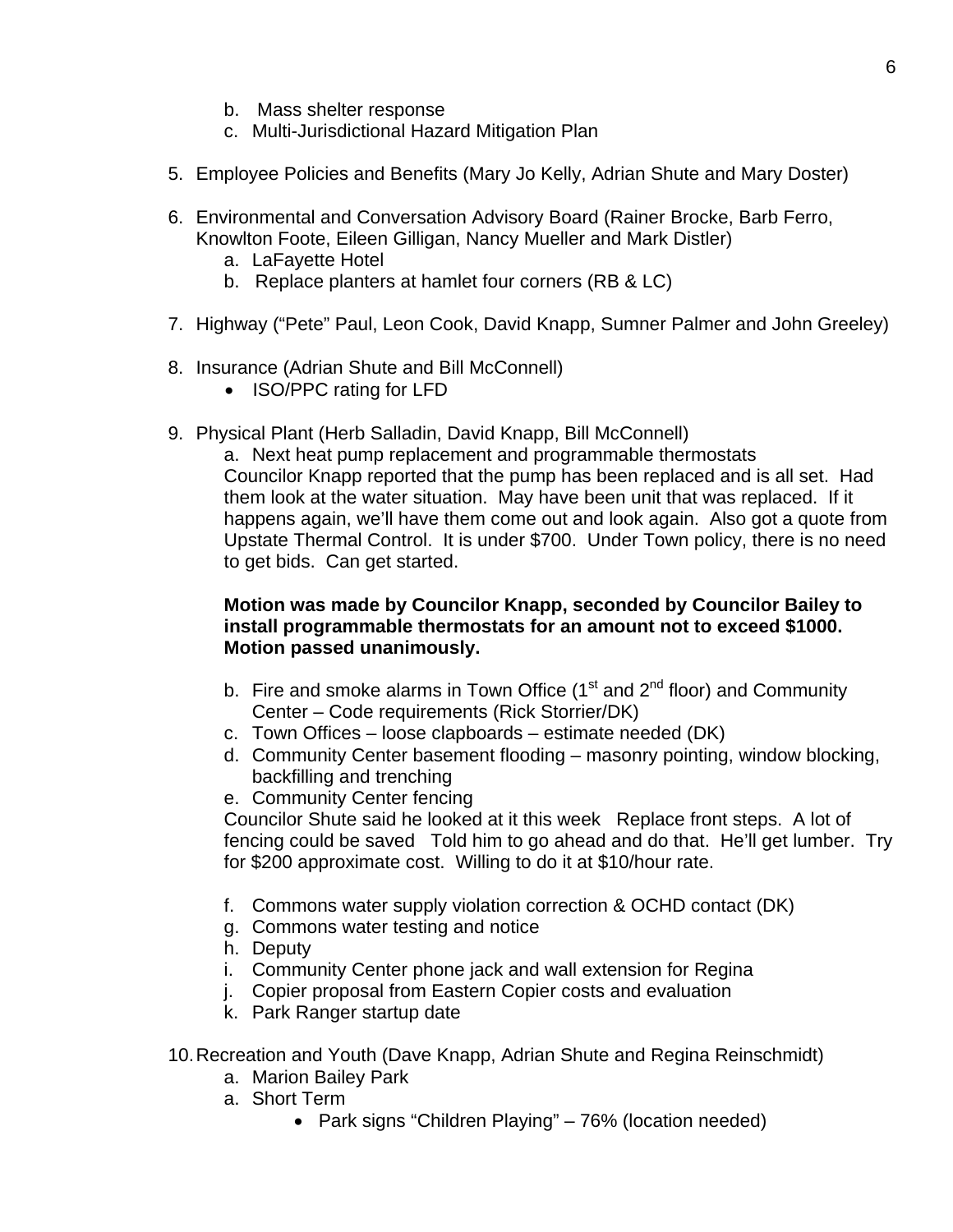- Basketball court improvement (new nets, paint backboards, straighten basketball pole, remove old volleyball pole) – 73% (price needed for grant)
- b. Long term
	- Resurface basketball court
	- Add fencing (north side) to protect children from ditch and road
	- Speed limit reduction to 30 mph (resident petition)
	- Traffic flow control (light, sign, 4-way stop @ 11A and Rowland)
	- Parking area from 11A (Leon Cook). Keep or remove?
- c. LaFayette Beach:
	- 1. Evaluate survey/transfer Lafayette Beach from LCC to town.
	- 2. Roof/cover over sandbox (Herb Salladin). Bids (DK).
	- 3. Repair/move lacrosse box, lifeguard station repair.
	- 4. Structural repairs bid (DK)
- d. Pavilion ingress/egress
- 11. Safety (Tom Rezsnyak, Adrian Shute, Leon Cook & Regina Reinschmidt).
	- a. NYS Workplace Violence Prevention Law (NYS boilerplate & DVD)
		- b. Community Center Inspection
- 12. School District liaisons (Bill McConnell, Adrian Shute & Pete Paul).
- 13. Service Awards (Bill McConnell, Dave Knapp, John Harper & Larry Paige
	- a. LOSAP audit
	- b. Legislative relieve appeal
	- c. Prior service award spreadsheet

Councilor McConnell stated that service awards are scheduled for May  $13<sup>th</sup>$ . He will send a letter to John Harper.

- 14. SOTS & OCRRA Liaison (Dave Knapp & Bill McConnell)
- 15. SPDES (Bill McConnell, Jim Nakas Steve Beggs, Nancy Mueller, Mark Parrish & Kevin Gilligan).

Councilor McConnell showed three maps. Mr. Lamson agreed he can hang in his office. They are not easily destroyed.

a, County Intermunicipal Contract

# **A motion was made by Councilor Knapp, seconded by Councilor Shute to authorize the Supervisor to sign the Intermunicipal Agreement with the Town of LaFayette and Onondaga County. Motion passed unanimously.**

Attorney Gilligan will make corrections and forward to the Town Clerk.

**On a motion by Councilor McConnell, seconded by Councilor Knapp, the Board authorized the Supervisor to sign the "Resolution Supporting Participation in the Central New York Regional Planning and Development Board's Year-Two MS4 Stormwater Compliance Assistance Program". Motion passed unanimously.**

16. Water (Greg Scammell & "Pete" Paul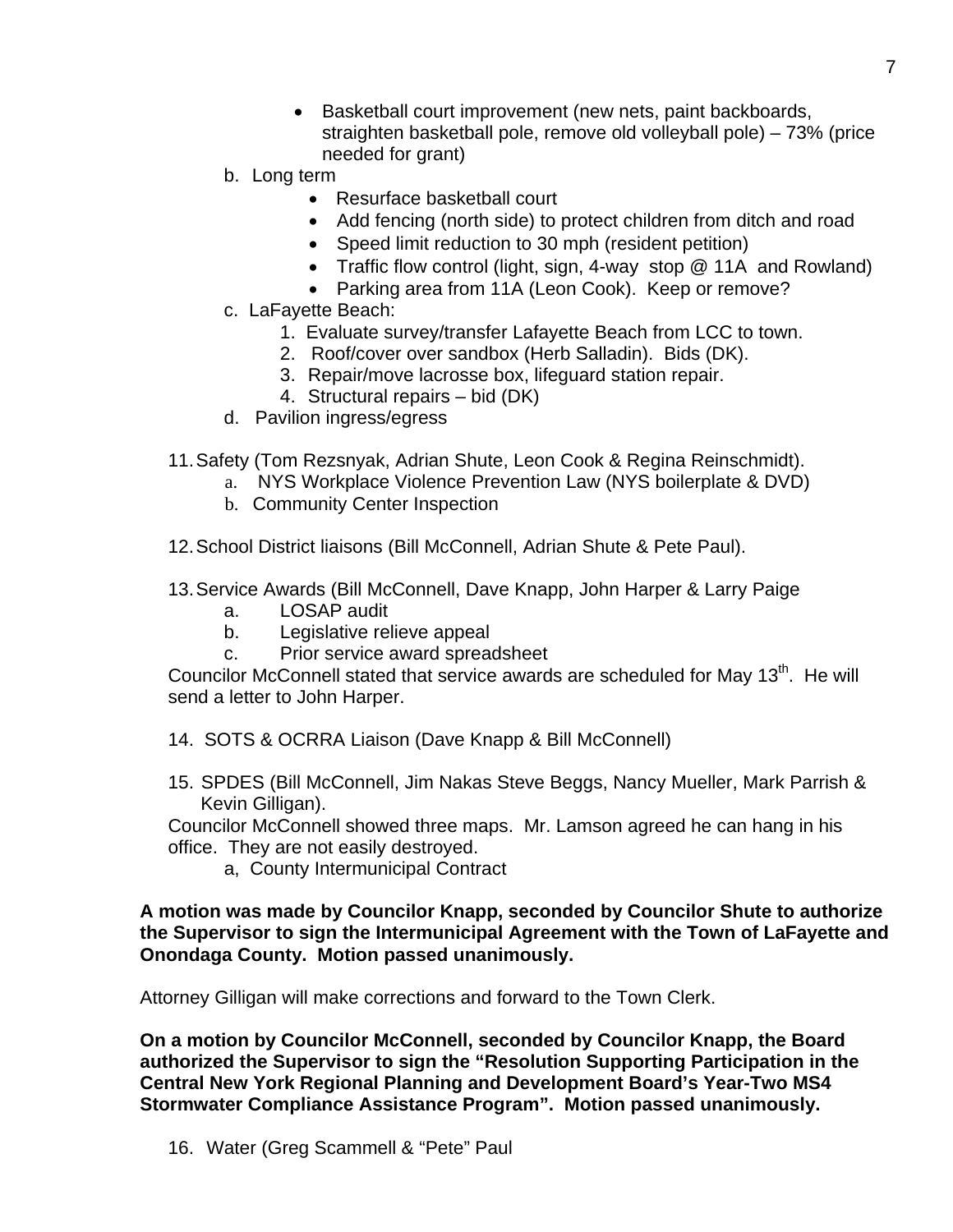a. Hamlet drainage study – request submitted to NYS DOT, intersection of Routes 11 & 20 to be reconstructed in 2011-12

17. Zoning Review (Mary Jo Kelly, Ralph Lamson & Greg Scammell)

- a. SOCPA subdivision guidelines to distribute to local subdivision applicants.
- b. Digitized zoning map, correction & amendments.
- c. Streamlining of similar uses, controlled site approvals and specific permits.
- d. Tully Valley conservation Initiative.
- 9. Litigation & other legal matters.
	- A. Onondaga Nation Land/Land Rights/Claim.
	- B. Pending zoning issues list.
	- C. LFD/JFD contract
	- D. Gasoline and fire protection districts.
	- E. Central LaFayette Water District assessed value count
	- F. AT&T Cell Tower Lease Attorney Gilligan said that it was the same outfit to renegotiate but a similar proposal. This is a second five-year term of a 4 or 5 term lease.
	- G Other –
- 10. Unfinished Business & Active Projects.
	- A. Community Development Grant app 2008

 Councilor Knapp, regarding the 2008 bid. The County is going through an environmental assessment. Meeting onsite about bridge. Waiting for sign-off.

- 1. Stafford Park accepted, to be bid
- B. Community Development Grant app 2009, submitted
- C. Stimulus projects
	- 1. Central LaFayette Water District (timeline)
	- 2. LaFayette Hamlet Sewer District
	- 3. Highway Garage
	- 4. LaFayette Beach Renewal
	- 5. LaFayette Public Library/Town Offices (SK, AS, GS)
- D. For TB Review
	- 1. Christian Hollow Cemetery RoW, access (DK)
- 11. New Business.
	- A. Rx zoning classification Comprehensive Plan.
	- B. Stafford Park flag pole (DK)
	- C. Fire Department Contract District boundary, preliminary budget, attorney feedback
	- D. Tobacco Free proposal (signs, posters, facilities usage), resolution to Onon. Co. (MJ)
	- E. TWC/Verizon franchise (DK)
	- F. Reschedule August meeting –

The August  $10^{th}$  meeting will be rescheduled to meet on the  $4^{th}$  Monday, August  $24^{th}$ .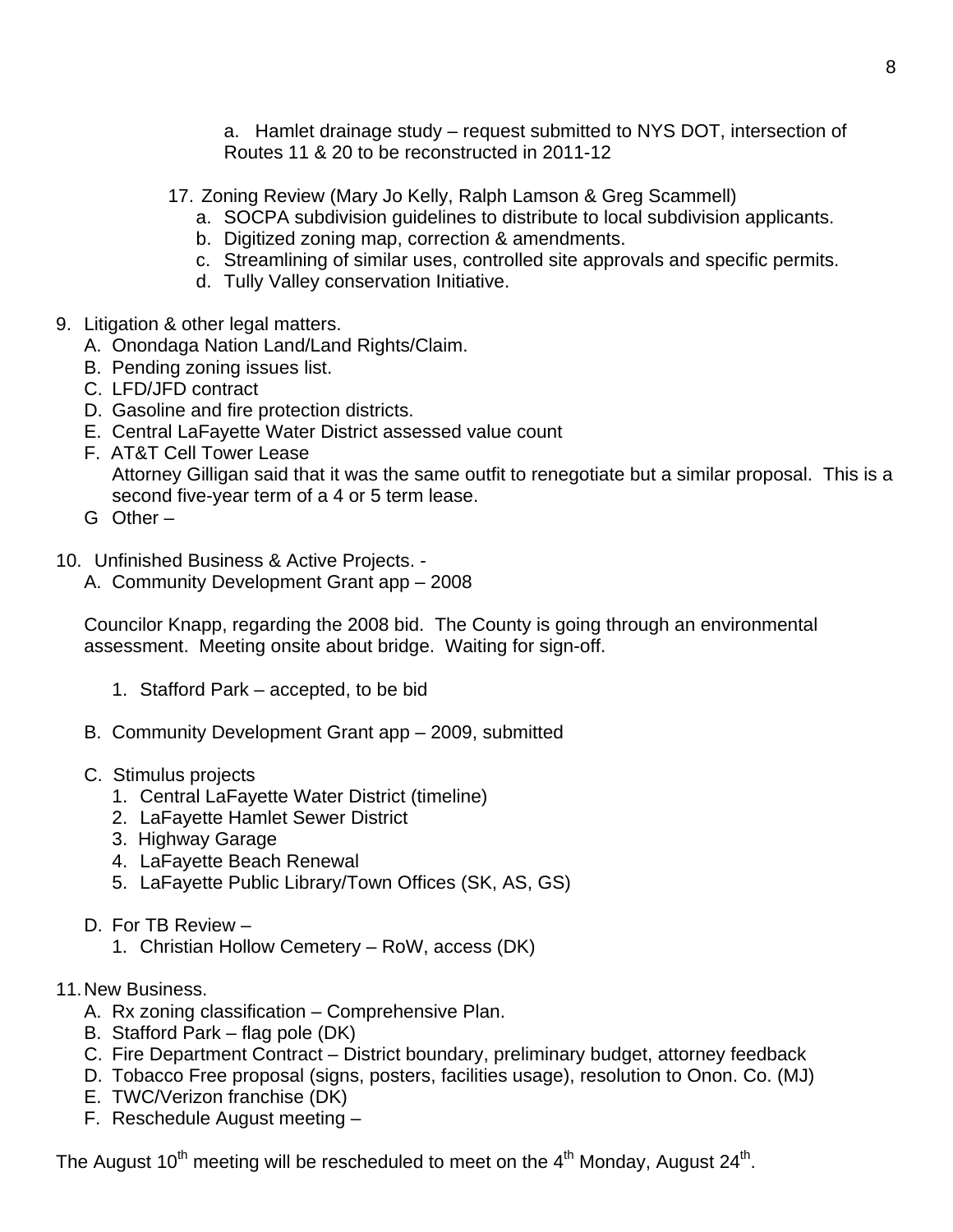**Councilor McConnell moved and was seconded by Councilor Knapp to reschedule the first meeting of August and instead meet on Monday, August 24, 2009. Motion passed unanimously.** 

G. Other –

Councilor Shute gave an update on the May 30th Community Day. It has been renamed Celebrate LaFayette. Activities will be held from 3:00-7:00 p.m., music from 7:00-8:30 p.m., 8:30-9:00 p.m. the Community Band will perform patriotic music, and a fireworks display at 9:00 p.m. A permit will be needed and notification to the NYSSP for traffic stopping to watch the display. The VFW will take old flags for burning, and give coupons towards new flags. Councilor Shute will have paperwork for the next meeting.

Supervisor Scammell recognized Mr. Robert Shute. Mr. Shute and the Town Board had a lengthy discussion over his property located on Route 11 North, LaFayette. Mr. Shute explained at in depth of the problems he had with his property, the removal of debris, etc. He agreed that he will have the cleanup completed by Thursday. Zoning Officer Lamson will check the property early Thursday morning, April 16, 2009 for site approval of removed trash and debris.

Attorney Gilligan asked Mr. Shute if they could enter his residence. Mr. Shute said he would think about it and talk with his counsel.

Supervisor Scammell told Mr. Shute that he hoped everything will be cleaned up for Mr. Lamson's inspection on Thursday.

12. Suggestions for improvement and positive contributions –

Attorney Gilligan advised the Board that his neighbor is the alternate Ship's Captain of the U.S. flagged Maersk-Alabama that was hijacked by pirates off the coast of Somalia.

#### 13. Executive Session (if needed)

a. Contractual Matter

At 8:55 p.m., Supervisor asked for a motion to go into Executive Session for the purpose of discussing a contractual matter.

**A motion was made by Councilor McConnell, seconded by Councilor Knapp to enter into Executive Session to discuss a contractual matter. Motion passed unanimously.** 

At 9:47 p.m., the Board entered regular session.

14. **Councilor McConnell made a motion to audit and pay bills and was seconded by Councilor Knapp. Motion passed unanimously.** 

| <b>HIGHWAY FUND</b>          | # 3606 - 3614 |
|------------------------------|---------------|
| <b>GENERAL FUND</b>          | # 3615 - 3644 |
| <b>SPECIAL DISTRICT FUND</b> | # 3646 - 3647 |